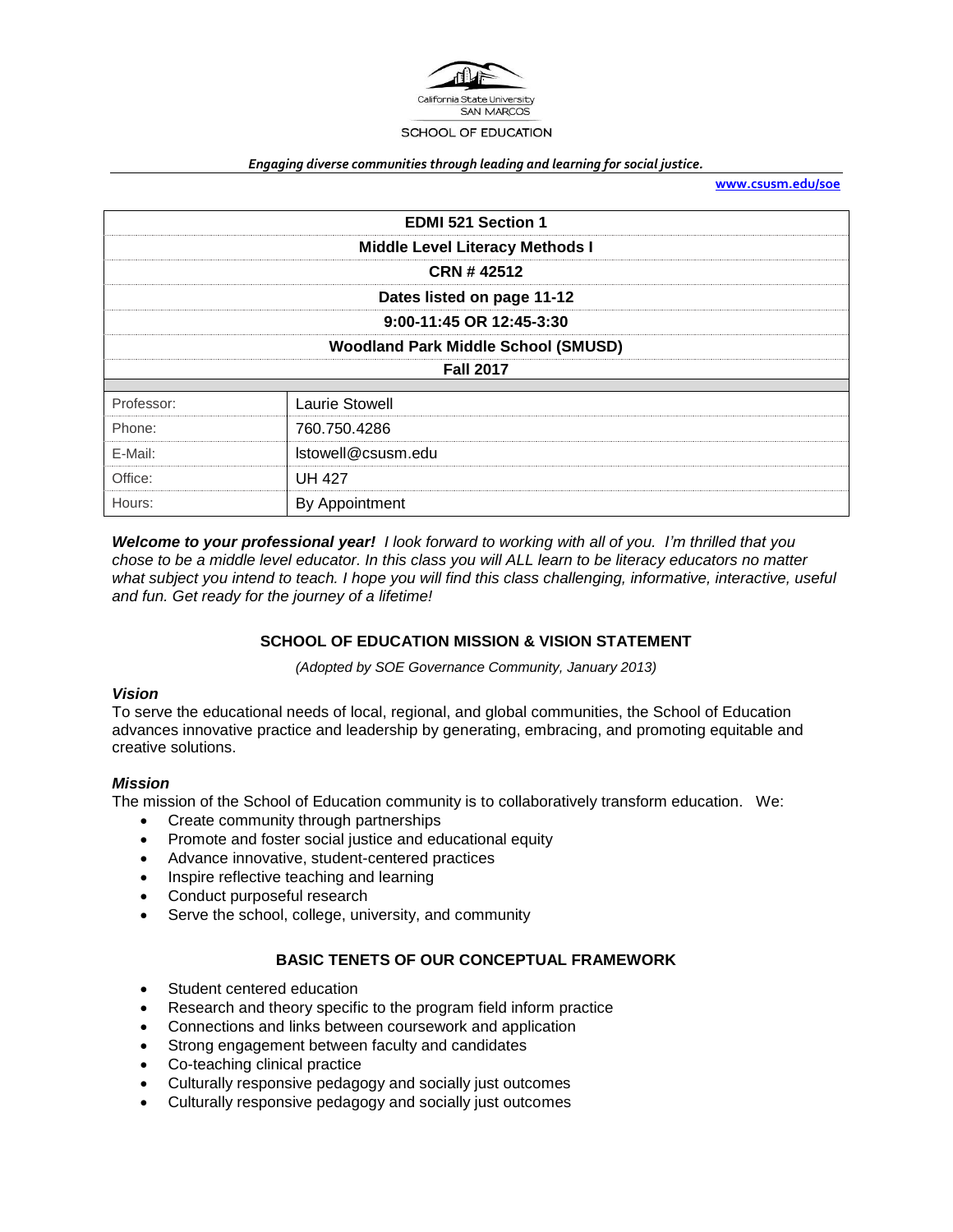# **COURSE DESCRIPTION**

# **Middle Level Literacy I**

Focuses on developing a preliminary understanding of theory, methodology, and assessment of English Language Arts and second language Learning in self-contained or departmentalized settings.

The primary aim of this course is for students to develop an understanding of the theory, methodology, and assessment of English language arts and second language learning in integrated and inclusive elementary and middle school classrooms.

# **Course Prerequisites**

Admission to the SOE Middle Level Education Program

# **Course Objectives**

KNOWLEDGE - Teacher candidates will:

- Gain an understanding of how a first and second language is acquired.
- Gain an understanding of the reading process and its relationship to thought, language and learning and the knowledge of reading content including: word analysis, fluency, vocabularyacademic language- and background knowledge, reading comprehension, literary response and analysis.
- Gain understanding of how to learn to read and write in first and second languages.
- Become familiar with how to "deliver a comprehensive program of systematic, explicit instruction in reading, writing, listening, and speaking aligned to the California Common Core State Standards.
- Become familiar with "multiple monitoring measures within the three basic types of assessments to determine students' progress towards state adopted content standards."
- Become familiar with "differentiated reading instruction and interventions to meet the needs of the *full range of learners (including struggling readers, students with special needs, English learners, speakers of non-standard English, and advanced learners)* who have varied reading levels and language backgrounds."

SKILLS - Teacher candidates will:

- Become sensitive observers of children's language using behaviors.
- Demonstrate knowledge and ability to utilize multiple monitoring measures within the three basic types of assessments to determine students' progress towards state adopted content standards: entry level assessment for instructional planning, monitoring student progress, post test or summative assessment.
- Be able to analyze and interpret results [of children's reading and writing behaviors] to plan effective and differentiated instruction and interventions.
- Demonstrate knowledge of components of effective instructional delivery in reading, writing and listening and speaking.
- Develop the ability to select appropriate materials and instructional strategies to meet the individual needs of students and use "State Board of Education (SBE)-adopted core instructional materials for both instruction and intervention.
- Develop the ability to differentiate literacy instruction in order to provide Universal Access.
- Learn how to organize the classroom for teaching reading and writing to the *full range of learners (including struggling readers, students with special needs, English learners, speakers of nonstandard English, and advanced learners)* who have varied reading levels and language backgrounds

### ATTITUDES AND VALUES – Teacher candidates will:

 Develop an appreciation for the natural language abilities children possess for processing and producing print.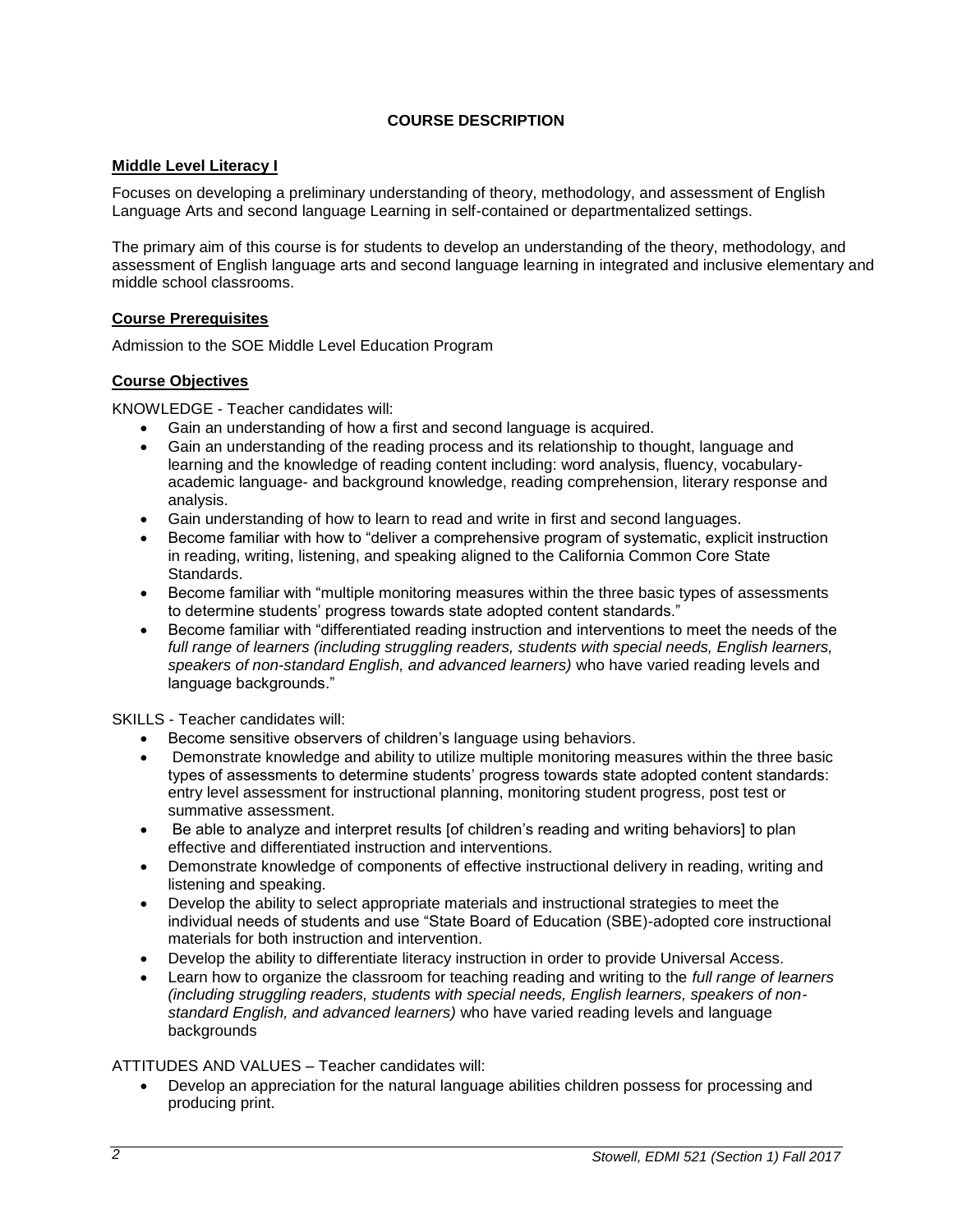- To appreciate the need and value of integrating reading writing into all curricular areas
- Affirm the importance of a rich environment for an effective language arts program.
- Develop a sensitivity to and appreciation for culturally and linguistically diverse learners.
- Develop a sensitivity to and appreciation for the importance of reading and writing for students' own personal and professional growth.
- Develop a respect for each student, his/her abilities and background and the student's right to instruction that meets his/her individual needs.

### **Required Texts**

Cunningham, P and Allington, R. (2015) *Classrooms that work, 6th edition.* New York: Allyn and Bacon. Cooper, J. D., Kiger, N., & Robinson, M. (2017). *Literacy: Helping Students Construct Meaning, 10th Edition*. Upper Saddle River, NJ: Prentice Hall. ISBN: 978-1285432427 National Common Core Initiative: <http://www.corestandards.org/read-the-standards/>(view College and Career Anchor Standards here) Rethinking schools (2014) *Open Minds to Equality*

ELA/ELD Framework: (download the full framework approved July 2015): [https://www.mydigitalchalkboard.org/cognoti/content/file/resources/documents/4b/4b6b5574/4b6b5574ba](https://www.mydigitalchalkboard.org/cognoti/content/file/resources/documents/4b/4b6b5574/4b6b5574ba634f2a0d505cc4b0e78013ab4a7f9a/FrameworkFINAL72415.pdf) [634f2a0d505cc4b0e78013ab4a7f9a/FrameworkFINAL72415.pdf](https://www.mydigitalchalkboard.org/cognoti/content/file/resources/documents/4b/4b6b5574/4b6b5574ba634f2a0d505cc4b0e78013ab4a7f9a/FrameworkFINAL72415.pdf) ELA/ELD Framework chapter by chapter: <http://www.cde.ca.gov/ci/rl/cf/elaeldfrmwrksbeadopted.asp>

#### **Recommended (optional)**

Cunningham, P. (2013)(6th ed.) *Phonics They Use*

Allington, R. *What really matters in fluency.*

Zarrillo, J. J. (2010). (3rd ed.) *Ready for Revised RICA: A test preparation guide for California's Reading Instruction Competence Assessment.* Merrill Prentice Hall.

#### **Choice Books (You will choose one to read)**

Alexander, K. (2014) *Crossover* Alexie, S. (2008). *The absolutely true diary of a part time Indian* Fleischman, J (2004)*. Phineas Gage: A gruesome but true story about brain science* Konigsberg, J. (2015) *Openly Straight* Benjamin, A. S (2016). *The thing about jellyfish Lewis, J. & A. Aydin (2013) March: Book One*

### **TEACHER CANDIDATE LEARNING OUTCOMES**

#### **Teacher Performance Expectation (TPE) Competencies**

The course objectives, assignments, and assessments have been aligned with the CTC standards for (Single Subject, Multiple Subject, Special Education, etc.) Credential. This course is designed to help teachers seeking a California teaching credential to develop the skills, knowledge, and attitudes necessary to assist schools and district in implementing effective programs for all students. The successful candidate will be able to merge theory and practice in order to realize a comprehensive and extensive educational program for all students. You will be required to formally address the following TPEs in this course:

1.1, 1.3, 1.4, 1.5, 1.6 3.1, 3.2, 3.4, 3.5 4.1, 4.2, 4.3, 4.4, 4.7 5.1, 5.2, 5.4, 5.5., 5.7, 5.8 6.1, 6.2, 6.3

[For detailed information regarding the TPEs click here](https://www.ctc.ca.gov/docs/default-source/educator-prep/standards/adopted-tpes-2016.pdf)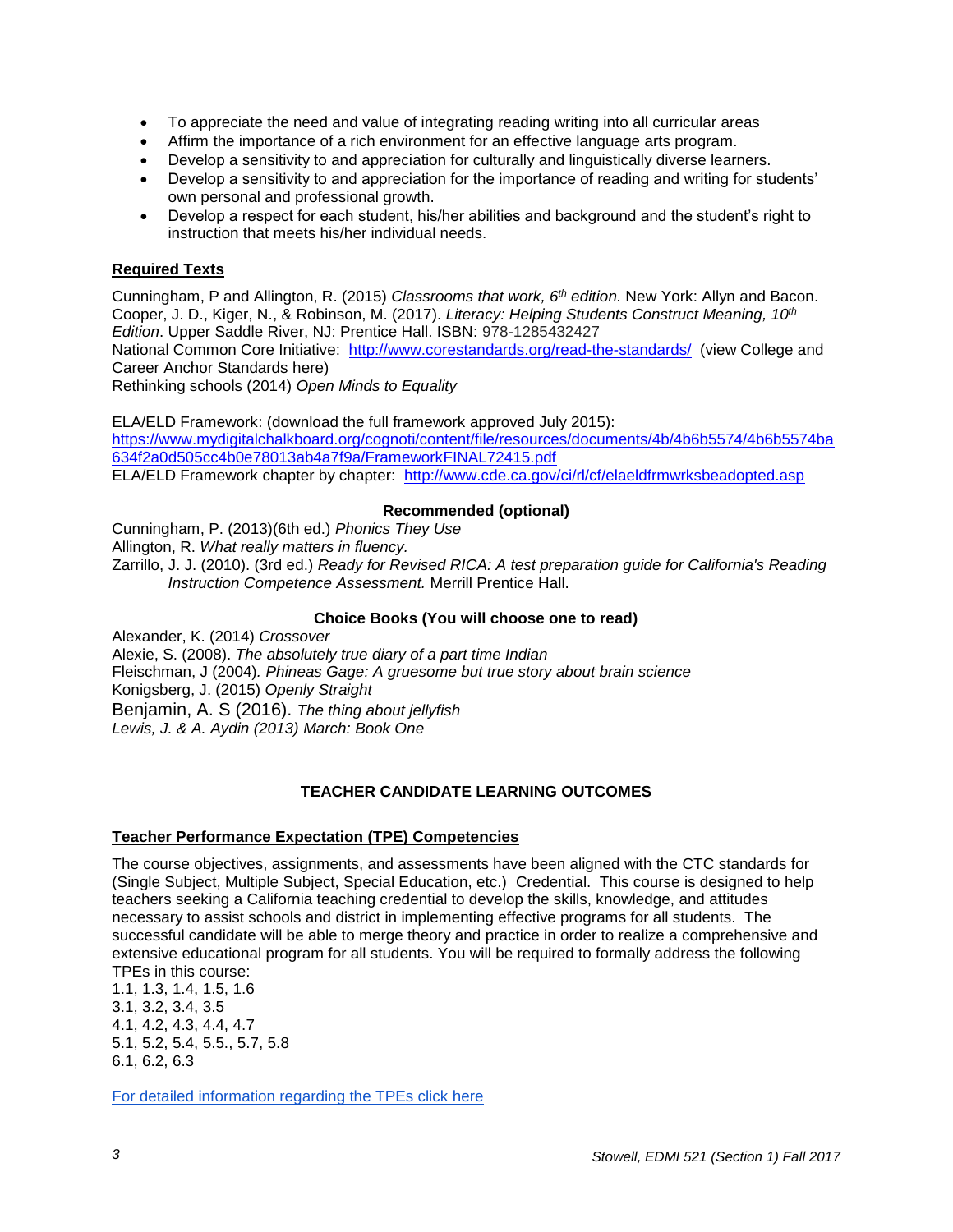# **California Teacher Performance Assessment (CalTPA)**

As of 2008, all teacher candidates must successfully complete a Teacher Performance Assessment (TPA). Teacher Performance Assessments allow a candidate to demonstrate their knowledge, skills and abilities in relation to the Teacher Performance Expectations (TPE). Candidates must successfully pass the TPA to receive their California Preliminary Teaching Credential. To reflect the newly adopted TPEs, the Commission on Teacher Credentialing has worked to redesign the TPA. During the 2017-2018 academic year, CSUSM Middle Level Candidates will be participating in the Field Study of the redesigned CalTPA. The redesigned CalTPA consists of two cycles: Cycle 1 and Cycle 2. Candidates will complete both cycles. The Teacher Performance Assessment Coordinator will assist in preparing Middle Level candidates for the TPA.

### **Authorization to Teach English Learners**

This credential program has been specifically designed to prepare teachers for the diversity of languages often encountered in California public school classrooms. The authorization to teach English learners is met through the infusion of content and experiences within the credential program, as well as additional coursework. Candidates successfully completing this program receive a credential with authorization to teach English learners. *(Approved by CCTC in SB 2042 Program Standards, August 02)*

# **GENERAL CONSIDERATIONS**

# **This syllabus is subject to change.**

# **Expected Dispositions for the Education Profession**

Education is a profession that has, at its core, certain dispositional attributes that must be acquired and developed. Teaching and working with learners of all ages requires not only specific content knowledge and pedagogical skills, but positive attitudes about multiple dimensions of the profession. The School of Education has identified six dispositions that must be evident in teacher candidates: social justice and equity, collaboration, critical thinking, professional ethics, reflective teaching and learning, and life-long learning. These dispositions have observable actions that will be assessed throughout the preparation program. For each dispositional element, there are three levels of performance - *unacceptable*, *initial target*, and *advanced target*. The description and rubric for the three levels of performance offer measurable behaviors and examples.

The assessment is designed to provide candidates with ongoing feedback for their growth in professional dispositions and includes a self-assessment by the candidate. The dispositions and rubric are presented, explained and assessed in one or more designated courses in each program as well as in clinical practice. Based upon assessment feedback candidates will compose a reflection that becomes part of the candidate's Teaching Performance Expectation portfolio. Candidates are expected to meet the level of *initial target* during the program.

### **School of Education Attendance Policy**

Due to the dynamic and interactive nature of courses in the School of Education, all candidates are expected to attend all classes and participate actively. At a minimum, candidates must attend more than 80% of class time, or s/he may not receive a passing grade for the course at the discretion of the instructor. Individual instructors may adopt more stringent attendance requirements. Should the candidate have extenuating circumstances, s/he should contact the instructor as soon as possible. *(Adopted by the COE Governance Community, December, 1997).*

*For this course: Students missing two class sessions will see their grades reduced by one full grade. Students missing three or more class sessions will see their grades reduced by two full grades. Leaving early or arriving late by more than 15 minutes constitutes one absence. Illness*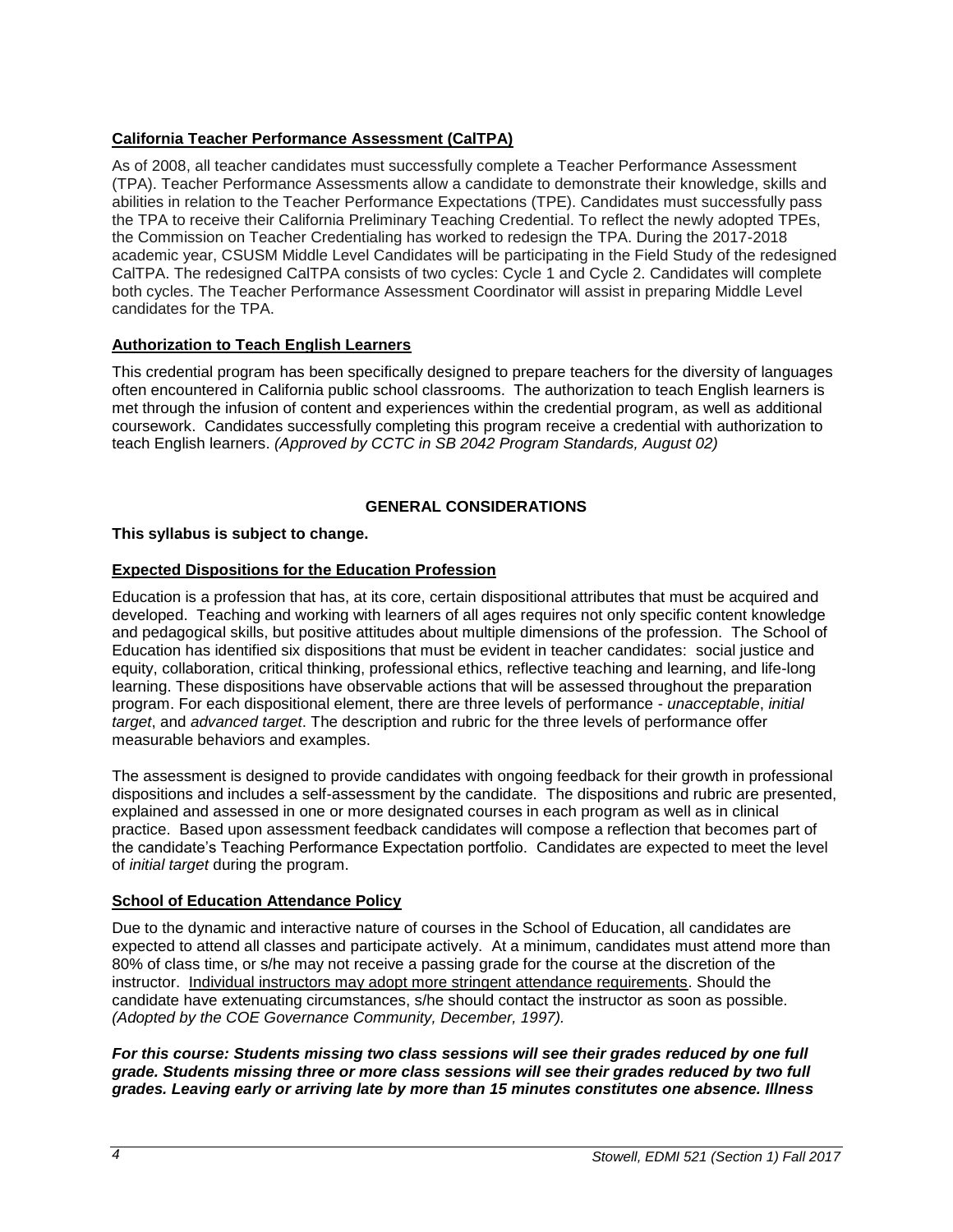#### *and emergencies are considered on a case-by-case basis; however, notification of an absence does not constitute an excuse.*

#### **Students with Disabilities Requiring Reasonable Accommodations**

Candidates with disabilities who require reasonable accommodations must be approved for services by providing appropriate and recent documentation to the Office of Disable Student Services (DSS). This office is located in Craven Hall 4300, and can be contacted by phone at (760) 750-4905, or TTY (760) 750-4909. Candidates authorized by DSS to receive reasonable accommodations should meet with their instructor during office hours or, in order to ensure confidentiality, in a more private setting.

#### **All University Writing Requirement**

Every course at the university, including this one, must have a writing requirement of at least 2500 words. Writing requirements for this class will be met through the signature assignments as described below.

#### **CSUSM Academic Honesty Policy**

Students will be expected to adhere to standards of academic honesty and integrity, as outlined in the Student Academic Honesty Policy. All assignments must be original work, clear and error-free. All ideas/material that are borrowed from other sources must have appropriate references to the original sources. Any quoted material should give credit to the source and be punctuated accordingly.

Academic Honesty and Integrity: Students are responsible for honest completion and representation of their work. Your course catalog details the ethical standards and penalties for infractions. There will be zero tolerance for infractions. If you believe there has been an infraction by someone in the class, please bring it to the instructor's attention. The instructor reserves the right to discipline any student for academic dishonesty, in accordance with the general rules and regulations of the university. Disciplinary action may include the lowering of grades and/or the assignment of a failing grade for an exam, assignment, or the class as a whole.

Incidents of Academic Dishonesty will be reported to the Dean of Students. Sanctions at the University level may include suspension or expulsion from the University.

Refer to the full Academic Honesty Policy at: [http://www.csusm.edu/policies/active/documents/Academic\\_Honesty\\_Policy.html](http://www.csusm.edu/policies/active/documents/Academic_Honesty_Policy.html)

#### **Plagiarism**

As an educator, it is expected that each candidate (course participant) will do his/her own work, and contribute equally to group projects and processes. Plagiarism or cheating is unacceptable under any circumstances. If you are in doubt about whether your work is paraphrased or plagiarized see the Plagiarism Prevention for Students website [http://library.csusm.edu/plagiarism/index.html.](http://library.csusm.edu/plagiarism/index.html) If there are questions about academic honesty, please consult the University catalog.

#### **Credit Hour Policy**

Students are expected to spend a minimum of two hours outside of the classroom each week for each unit of credit engaged in learning.

#### **Class Behavior Expectations**

Students in this class are expected to follow these basic principles:

- Demonstrate respect for oneself and for others.
- Treat others with dignity and behave in a way which promotes a physically and psychologically safe, secure, and supportive climate.
- Allow all community members to engage as full and active participants where the free flow of ideas is encouraged and affirmed.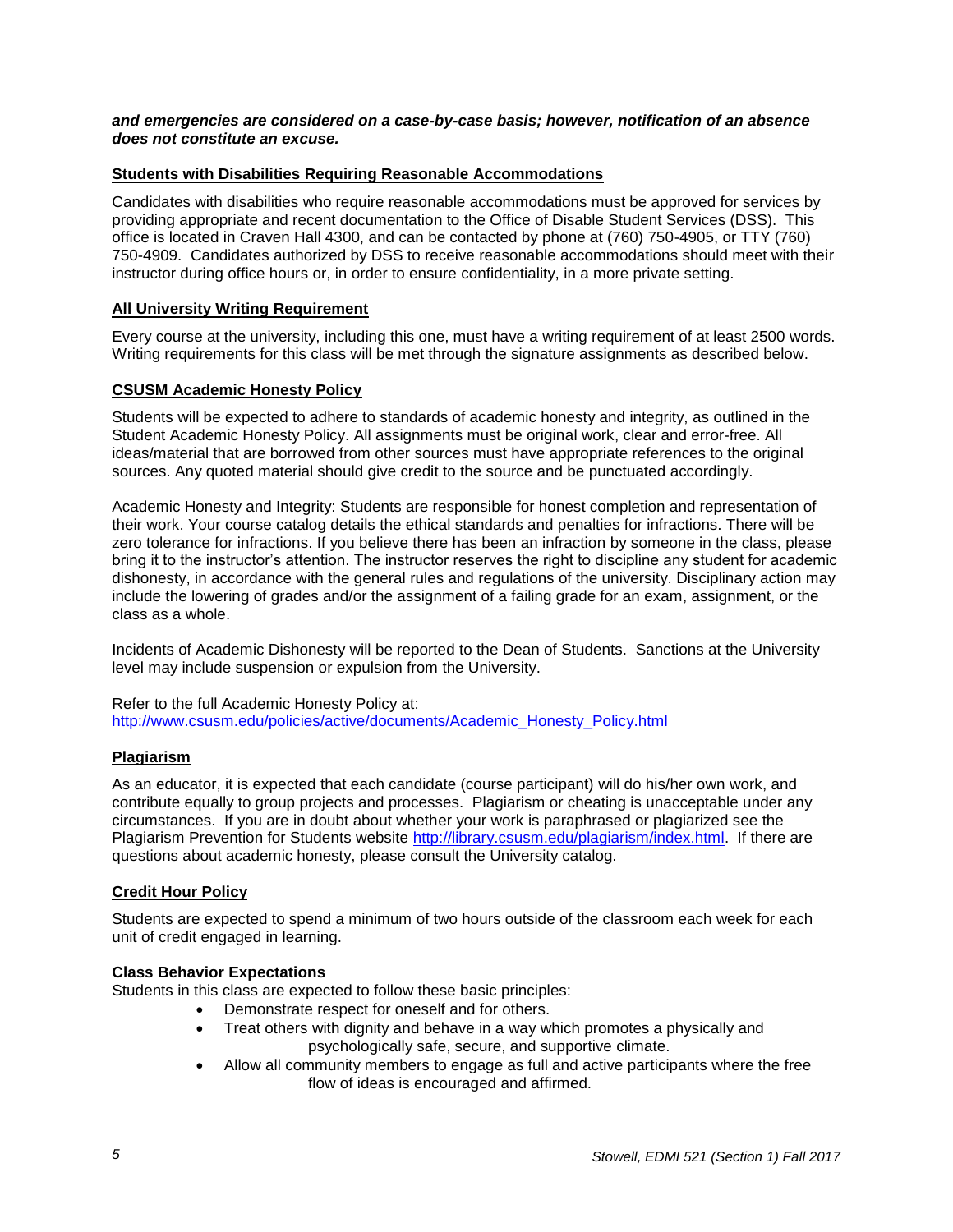# **Use of Technology**

Candidates are expected to demonstrate competency in the use of various forms of technology (i.e. word processing, electronic mail, Moodle, use of the Internet, and/or multimedia presentations). Specific requirements for course assignments with regard to technology are at the discretion of the instructor. Keep a digital copy of all assignments for use in your teaching portfolio. All assignments will be submitted online, and some will be submitted in hard copy as well. Details will be given in class.

Assume that technology will fail at some point. Do not assume that everything will go smoothly when it comes to computers. Plan ahead. Do not leave completion/submission of assignments/projects for the last possible moment.

### **Contact Information for Technical Support Assistance**

If you need any technical support, contact IITS Student Help Desk: [http://www.csusm.edu/sth/.](http://www.csusm.edu/sth/)

### **Electronic Communication Protocol**

Electronic correspondence is a part of your professional interactions. If you need to contact the instructor, e-mail is often the easiest way to do so. It is my intention to respond to all received e-mails in a timely manner. Please be reminded that e-mail and on-line discussions are a very specific form of communication, with their own nuances and etiquette. For instance, electronic messages sent in all upper case (or lower case) letters, major typos, or slang, often communicate more than the sender originally intended. With that said, please be mindful of all e-mail and on-line discussion messages you send to your colleagues, to faculty members in the School of Education, or to persons within the greater educational community. All electronic messages should be crafted with professionalism and care. Things to consider:

- Would I say in person what this electronic message specifically says?
- How could this message be misconstrued?
- Does this message represent my highest self?
- Am I sending this electronic message to avoid a face-to-face conversation?

In addition, if there is ever a concern with an electronic message sent to you, please talk with the author in person in order to correct any confusion.

### **COURSE REQUIREMENTS**

Assignments are to be turned in on the due date, no exceptions. Hand-written work is not accepted. Assignments should use size 12 font and be double-spaced. Proofread and edit word-processed assignments prior to submission to ensure the text is fairly error-free (grammar, spelling), and ideas are logically and concisely presented. All citations, where appropriate, should use American Psychological Association (APA) format.

| <b>Assignment</b>                                                              | <b>Points</b><br><b>Possible</b> |
|--------------------------------------------------------------------------------|----------------------------------|
| Primary Grade Observation (due Oct. 6, 2017)                                   | 25                               |
| Literacy Lesson Plan (sign up)<br><b>Focus: Reading Comprehension Strategy</b> | 20                               |
| Investigating Literacy Assessments (due Oct. 9, 2017)                          | 20                               |
| <b>Reading Responses</b>                                                       | 30                               |
| Lit Circle Role sheet                                                          | 5                                |
| <b>Total Points</b>                                                            | 100                              |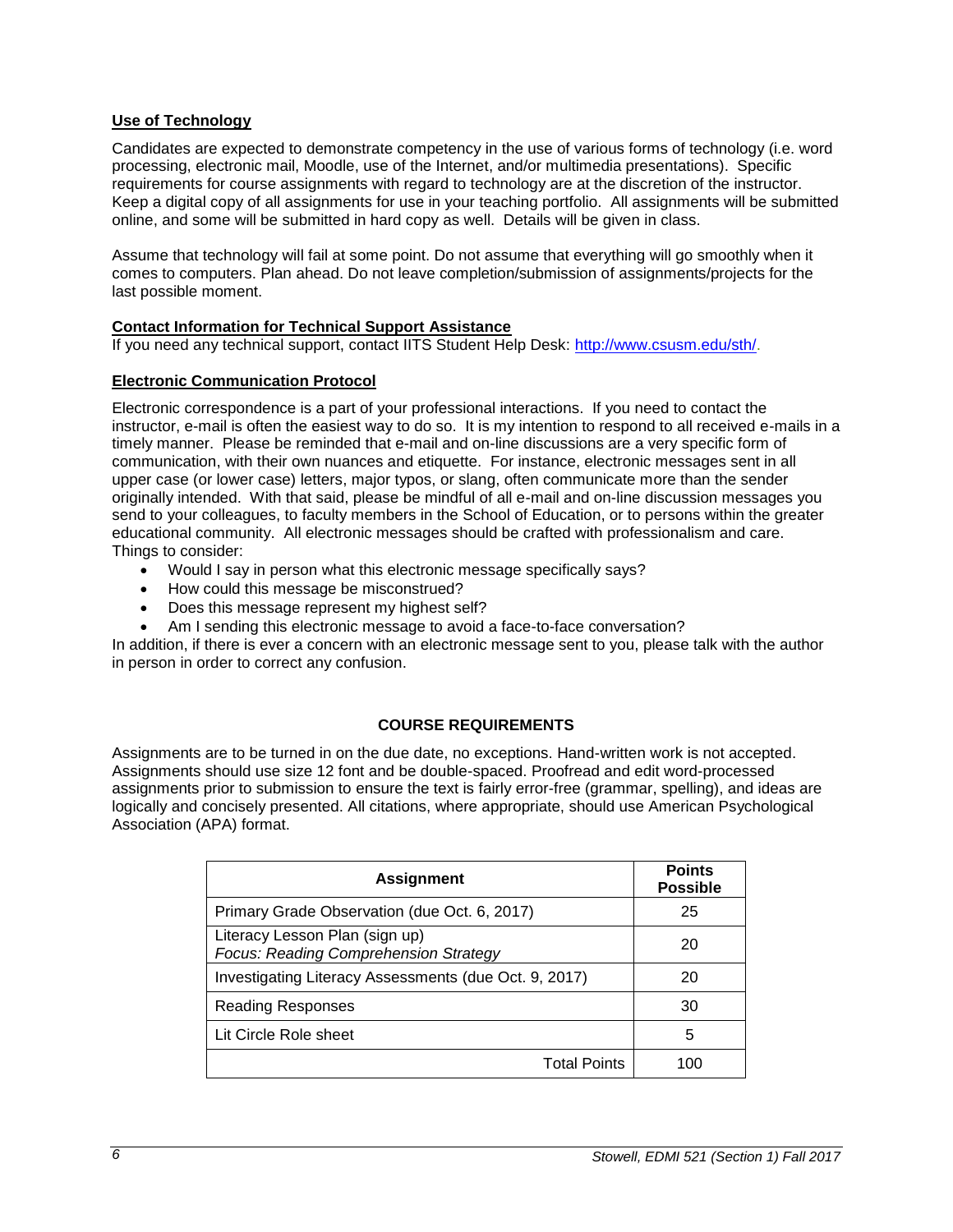# **Grading Standards**

|    | 93-100 | А- | 90-92 |    |       |
|----|--------|----|-------|----|-------|
| B+ | 87-89  | в  | 83-86 | в- | 80-82 |
| C+ | 77-79  | C  | 73-76 | C- | 70-72 |

In both the Literacy courses (EDMI 521 and EDMI 522), you will study topics in literacy instruction related to RICA domains.

| <b>RICA DOMAINS COVERED</b>                                  |
|--------------------------------------------------------------|
| Embedded in each area: Assessment, Universal                 |
| Access/Differentiated Instruction, Oral Language and Writing |
| Domain 1: Planning Reading Instruction based on Assessment   |
| Domain 2: Word Analysis                                      |
| Domain 3: Fluency                                            |
| Domain 4: Vocabulary, Academic Language, and Background      |
| Knowledge                                                    |
| Domain 5: Comprehension                                      |

# **PRIMARY GRADE OBSERVATION (25 pts.) (Due in Cougar Courses: Oct. 6, 2017 by midnight)**

You will spend one morning (2 to 2  $\frac{1}{2}$  hours) in a kindergarten or first grade classroom of your choice to observe beginning literacy instruction including as many of the following as possible:

- Phonemic Awareness
- Concepts About Print
- Phonics Instruction
- Spelling Instruction
- Reading Comprehension-Narrative
- Supporting Reading through Oral and Written Language Development
- Vocabulary Development
- Writing

Then reflect upon what you saw, how it connected (or did not connect) to the theories you are learning this semester, and why the teacher made the pedagogical decisions that he/she did. Try to answer the following questions in your reflection:

- 1. How was the room organized, the physical layout?
- 2. Was there a classroom library? Was it organized in any particular way?
- 3. What opportunities did students have for independent reading? Did they choose what they read?
- 4. Did the teacher work in small groups? How were the groups organized? How were students placed in groups?
- 5. How did the teacher differentiate instruction? How did she meet the needs of all the students?
- 6. What was the rest of the class doing when the teacher worked in small groups?
- 7. What literacy concepts (see list above) did you observe?
- 8. What took place what was the nature of the instruction?
- 9. Did the teacher read aloud? What? For how long?
- 10. How much time was spent on reading instruction?
- 11. Was it a literacy rich environment? How so?
- 12. Was there evidence of student work in the room? What kind?
- 13. Did you see any kind of reading assessment? What was it? What was being assessed?
- 14. What else did you notice about early reading instruction?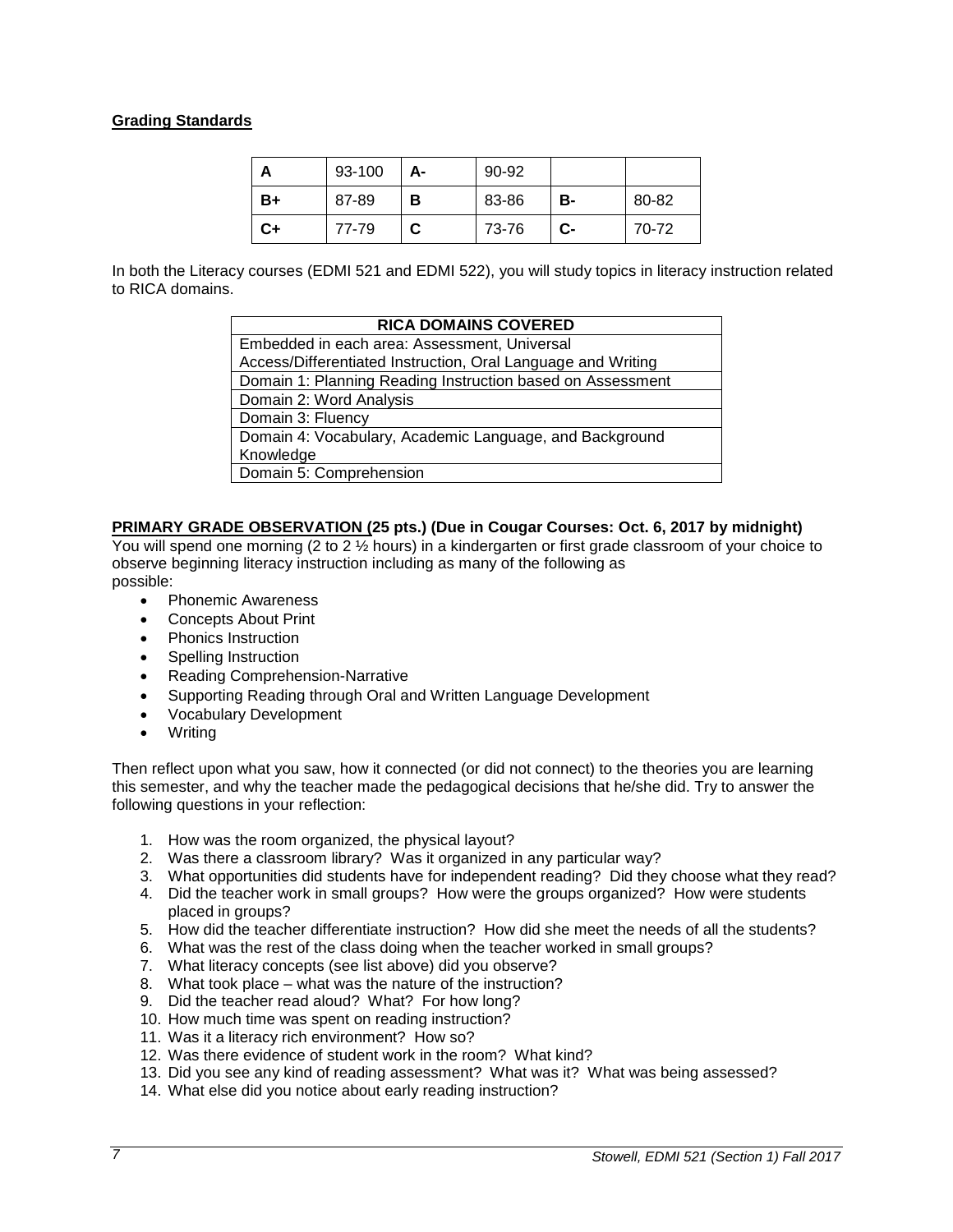Your final reflection will be a narrative about what you saw and your analysis of those observations. Please include the setting (small group, large group, one-on-one), what the teacher and the students did and what accommodations were made for students with special needs, or English language learners.

### **Investigating Literacy Assessments (20 pts.) (Due on Cougar Courses: Oct. 9, 2017 by midnight)**

This is designed to familiarize you with a variety of assessment tools and ways of collecting evidence about student learning. In class, we will discuss the purpose of various entry level, progress monitoring and summative assessment tools.

For this assignment, you will identify **two** ways of assessing each literacy components as described in the RICA, by completing an assessment menu. Your menu will look like this: Be complete in your descriptions.

| <b>MENU SECTION</b>                    |                                                                                               |                                                                 |                                                                                               |                                                                 |  |
|----------------------------------------|-----------------------------------------------------------------------------------------------|-----------------------------------------------------------------|-----------------------------------------------------------------------------------------------|-----------------------------------------------------------------|--|
| <b>RICA Domain</b>                     | <b>Assessment #1:</b><br>What is it? What<br>is its purpose?<br>What data will you<br>gather? | Is it entry-level,<br>progress-<br>monitoring, or<br>summative? | <b>Assessment #2:</b><br>What is it? What<br>is its purpose?<br>What data will you<br>gather? | Is it entry-level,<br>progress-<br>monitoring, or<br>summative? |  |
| Word analysis                          |                                                                                               |                                                                 |                                                                                               |                                                                 |  |
| Fluency                                |                                                                                               |                                                                 |                                                                                               |                                                                 |  |
| Academic<br>language and<br>vocabulary |                                                                                               |                                                                 |                                                                                               |                                                                 |  |
| Comprehension                          |                                                                                               |                                                                 |                                                                                               |                                                                 |  |
| Background<br>knowledge                |                                                                                               |                                                                 |                                                                                               |                                                                 |  |

#### **READING STRATEGY LESSON PLAN (20 pts.) (Due on Cougar Courses by the morning you share your lesson)**

Follow the lesson plan format you learn in EDMI 511 and posted in the Cougar Courses. Please post your lesson the day you present your lesson. Design a lesson where you teach a **reading comprehension strategy** to any grade level. It can be small group or whole group instruction just make sure that you are explicitly teaching the students one aspect of becoming a proficient reader. This lesson MUST explicitly teach a reading comprehension strategy, and the focus in 522 will be writing strategies. Examples of reading comprehension strategies are (but not limited to):

Make predictions and the matter of the Make inferences Form hypothesis<br>Support the hypotheses you make<br>Recognize the main idea o Monitor how well you comprehend while you read Identify patterns in a text Form mental pictures while you read Sound out a word you don't know

Ask questions of yourself while you read Organize information while you read. Use context clues to figure out words you don't know Choose books you can read Relate what you are reading to what you already know

Recognize the main idea of a story

**Recommended sites for literacy lessons (**in no particular order): There are many websites with lesson plans. The following are some of my favorites. You don't have to use these. I'm just trying to save you some time. There are many more out there, just be aware of who sponsors the site and what the sponsor might be trying to sell you or what their philosophical orientation might be.

- 1. **Readwritethink**: Co-sponsored by NCTE and IRA the two premier literacy professional organizations: http://www.readwritethink.org/
- 2. **Teaching that makes sense**: [www.ttms.org](http://www.ttms.org/)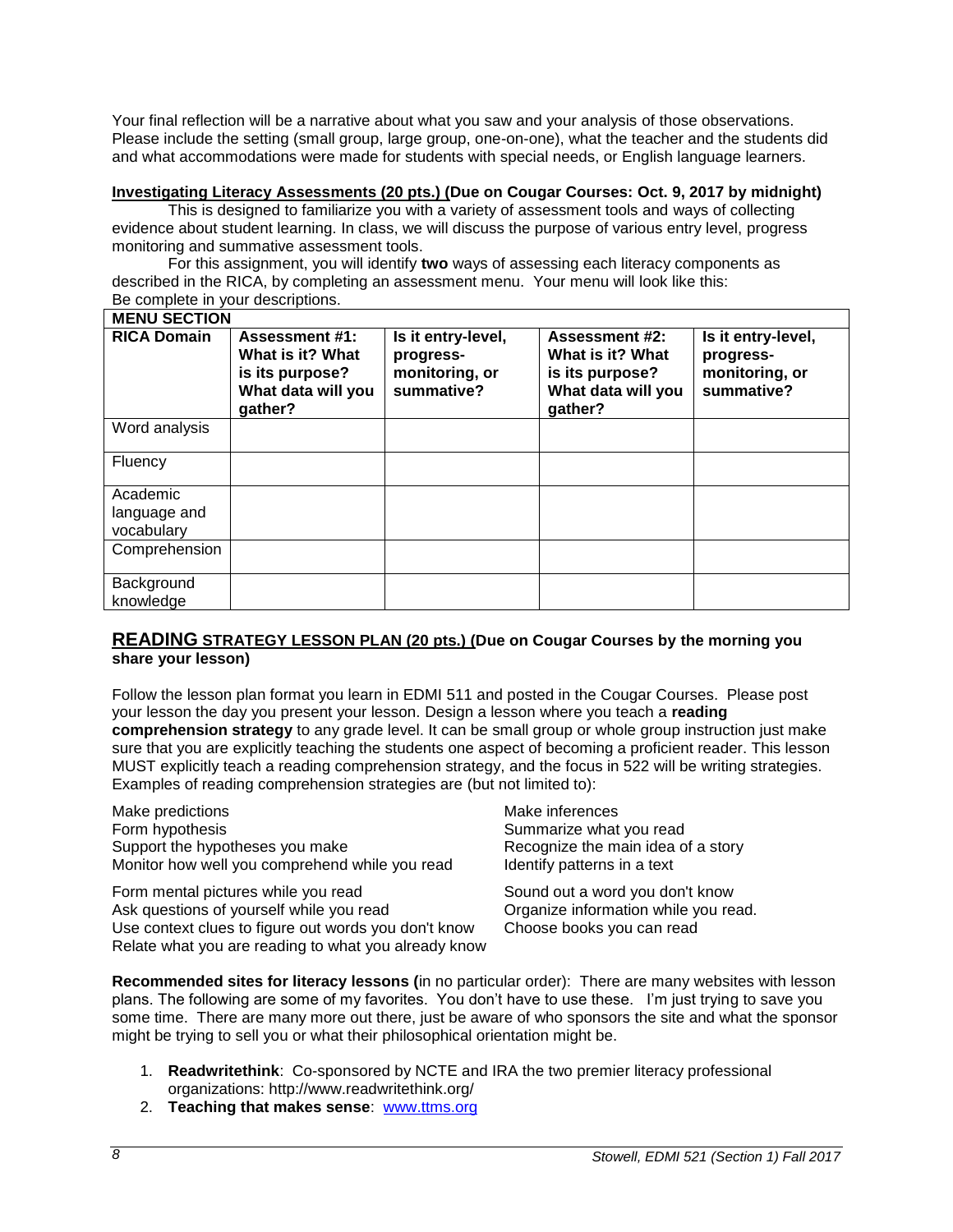- 3. **Achieve the Core**: [http://achievethecore.org](http://achievethecore.org/)
- 4. **Teaching Channel**: https://www.teachingchannel.org/videos?categories=topics\_common-core
- 5. **Scholastic**:<http://www2.scholastic.com/browse/home.jsp>
- 6. **Edutopia**: [http://www.edutopia.org](http://www.edutopia.org/) Use "Browse Topics" bar at the top and you can browse by topic or grade level
- 7. **National Council of Teachers of English**: [www.ncte.org.](http://www.ncte.org/) While you are there join the Ning: http://ncte2008.ning.com/
- 8. **Notice and Note Book Club:** <https://www.facebook.com/groups/260078764136335/?fref=nf> Teachers across the nation freely share how they are implementing reading strategies, including resources they create, books they are using and lessons
- 9. **Reading Quest:** A great site full of comprehension strategies for all content areas: **<http://www.readingquest.org/strat/>**
- 10. **Strategies for reading comprehension:** http://www.readingresource.net/strategiesforreadingcomprehension.html
- 11. **Web English Teacher:** <http://webenglishteacher.com/>
- 12. **English Companion:** http://www.englishcompanion.com/ Materials by Jim Burke, high school teacher and author of many excellent books. Go to "classroom resources" on top bar.

*Important*: Your lesson must address the needs of mainstream students, as well as make provisions for second language learners, students presenting difficulty, and accelerated students. How are you going to work with students who are having difficulty? How will you scaffold second language learners' learning during the lesson? How will your lesson provide enrichment for accelerated students? Will you meet with students individually or in a small group while other students work independently? Us the lesson template posted in Cougar Courses

**Reading reflections (30 pts.)**: It is expected that everyone will understand all the readings and will come to class prepared to discuss them. Write at least 3 comments or questions from the readings for that session. **Do not summarize**. Please give thoughtful reactions, responses, and reflections. If the readings are from more than one book, try to comment on more than one book. We will use these as the basis of our discussion at the beginning of some classes. These should be posted in Cougar Courses **before** each session and they should show that you have done the reading. Do NOT do reading reflections for the adolescent novels. **You have 2 free passes!**

*Literature Circles (Due Oct. 10)*: We will read the books before our class session (see schedule and look for literature circles), engage in discussion and brainstorm teaching and learning activities that could be implemented in reading/language arts classrooms. You will meet before reading the books and choose the role you will prepare for when discussing the book. You can download and print your role here: [http://www.ipadlitcircles.com/uploads/1/0/6/6/10664962/lit\\_circles.role\\_sheets.pdf](http://www.ipadlitcircles.com/uploads/1/0/6/6/10664962/lit_circles.role_sheets.pdf) or I can provide paper copies. The multicultural books are chosen to represent various genres, multiple perspectives and characters from a variety of backgrounds.

### **No final exam.**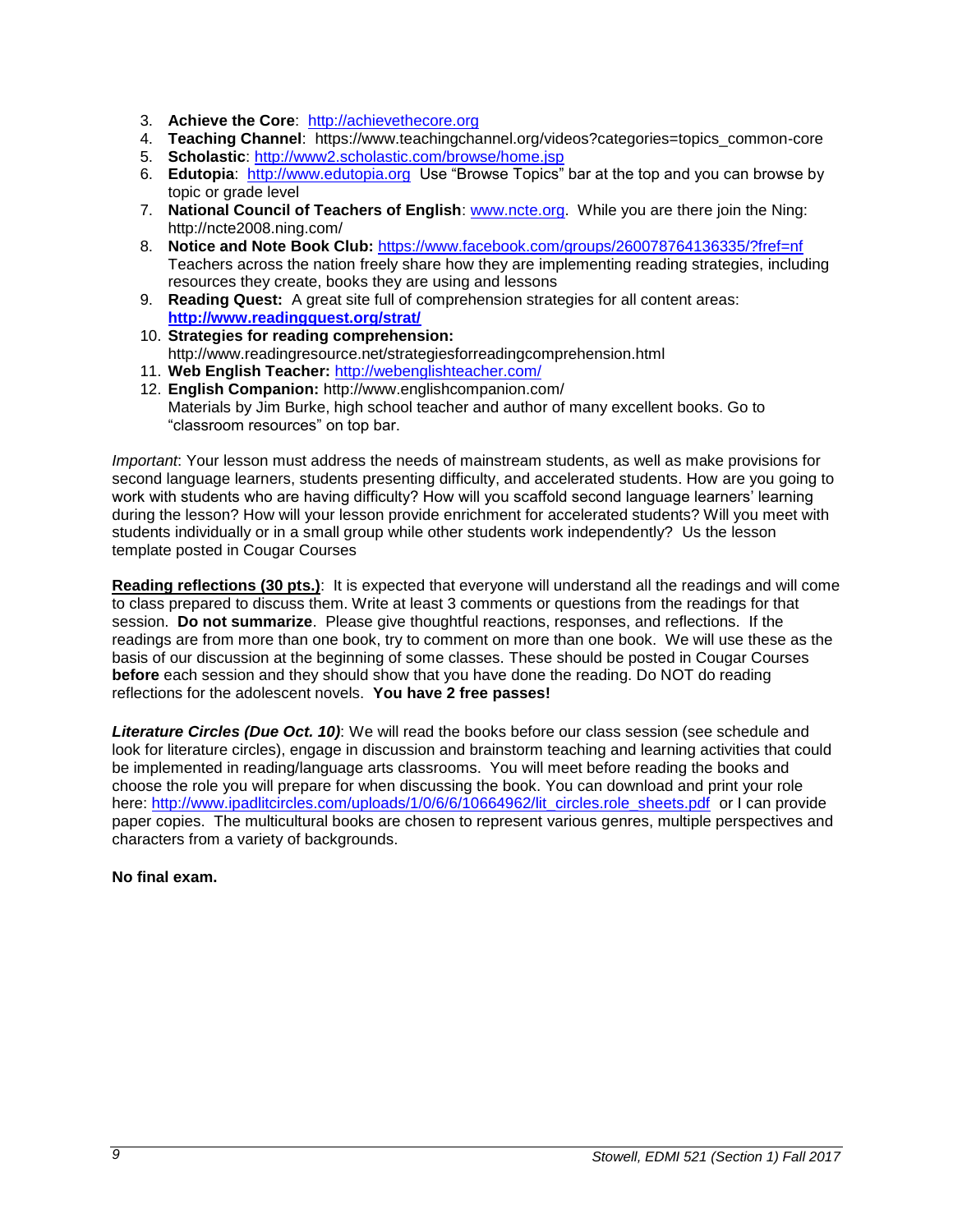# **SCHEDULE/COURSE OUTLINE**

| <b>Date</b> | <b>Topic</b>                         | Readings/Assignments                                                                                       |
|-------------|--------------------------------------|------------------------------------------------------------------------------------------------------------|
| Aug. 31     | Overview of course                   | Resources: Open Minds pg.39-43                                                                             |
| pm          | <b>Building community</b>            |                                                                                                            |
| Sept. 7     | Safe for all                         | "Why address gay issues with children" (Cougar Courses)                                                    |
| am          | <b>Building community</b>            | View "It's elementary" videos in moodle                                                                    |
|             | Creating a culture of                | Building Community chapter by L. Stowell (link in Cougar                                                   |
|             | literacy                             | Courses)                                                                                                   |
|             | Comprehension strategies             | Cooper, et al chpt. 2<br>Choose one (or more):                                                             |
|             |                                      | "What to do the first week" (link in Cougar Courses)                                                       |
|             |                                      | "Helping black and Latino males succeed" (folder in                                                        |
|             |                                      | Cougar courses)                                                                                            |
|             |                                      | "More than a safe space"                                                                                   |
|             |                                      | "Let the care shine through"                                                                               |
|             |                                      |                                                                                                            |
| Sept. 8     | What is language?                    | Johnston, P. G. Ivey & A. Faulkner, "Talking in class:                                                     |
| pm          | What is literacy?                    | Remembering what is important about classroom talk".                                                       |
|             | Processes of literacy                | (Cougar Courses)                                                                                           |
|             | 1 <sup>st</sup> language acquisition | Harste, J. "What do we mean by literacy now?" (Cougar                                                      |
|             |                                      | Courses)                                                                                                   |
|             |                                      | Open Minds pg. 49-52                                                                                       |
| Sept. 11    | <b>Emergent literacy</b>             | "Learning to read and write: Developmentally appropriate<br>practices for young children" (Cougar Courses) |
| am          |                                      | Cunningham & Allington ch. 1                                                                               |
|             |                                      |                                                                                                            |
| Sept. 13    | <b>Emergent literacy</b>             | Cooper, et al chapt. 1                                                                                     |
| pm          | Phonemic awareness                   | Optional:                                                                                                  |
|             | Concepts of print                    | Cunningham chpts. 2, 3, 4                                                                                  |
|             |                                      |                                                                                                            |
| Sept. 15    | Early reading                        | Cooper et al, chpt. 6                                                                                      |
| pm          | Structure of English                 | Duffy & Hoffman: "In pursuit of an illusion" (Cougar<br>Courses)                                           |
| Sept.18     | Language<br><b>Guided Reading</b>    | Cunningham & Allington ch. 1, 2                                                                            |
| am          | Shared reading                       | Cooper, et al chapt.                                                                                       |
|             | Reading in CA Common                 | Optional:                                                                                                  |
|             | <b>Core Standards</b>                | Cunningham, chpt. 5                                                                                        |
|             |                                      | http://www.cde.ca.gov/be/st/ss/index.asp                                                                   |
|             |                                      | http://www.cde.ca.gov/ci/rl/cf/elaeldfrmwrksbeadopted.asp                                                  |
| Sept. 18    | Phonics                              | Cunningham & Allington ch. 4, 5                                                                            |
| pm          | Fluency                              | Applegate, et al: "She's my best reader: She just can't                                                    |
|             |                                      | comprehend" (Cougar Courses)                                                                               |
|             |                                      | Optional:                                                                                                  |
|             |                                      | Cunningham chpts. 6, 7, 8, 14, 15<br>Optional: Trachtenberg, "Using children's lit to enhance              |
|             |                                      | phonics instruction"(Cougar Courses) (Download and                                                         |
|             |                                      | save to study for RICA)                                                                                    |
|             |                                      |                                                                                                            |
|             |                                      | Bring Phonics they use to class (if you have it)                                                           |
| Sept. 26    | <b>Primary grade</b>                 |                                                                                                            |
| am          | observation                          |                                                                                                            |